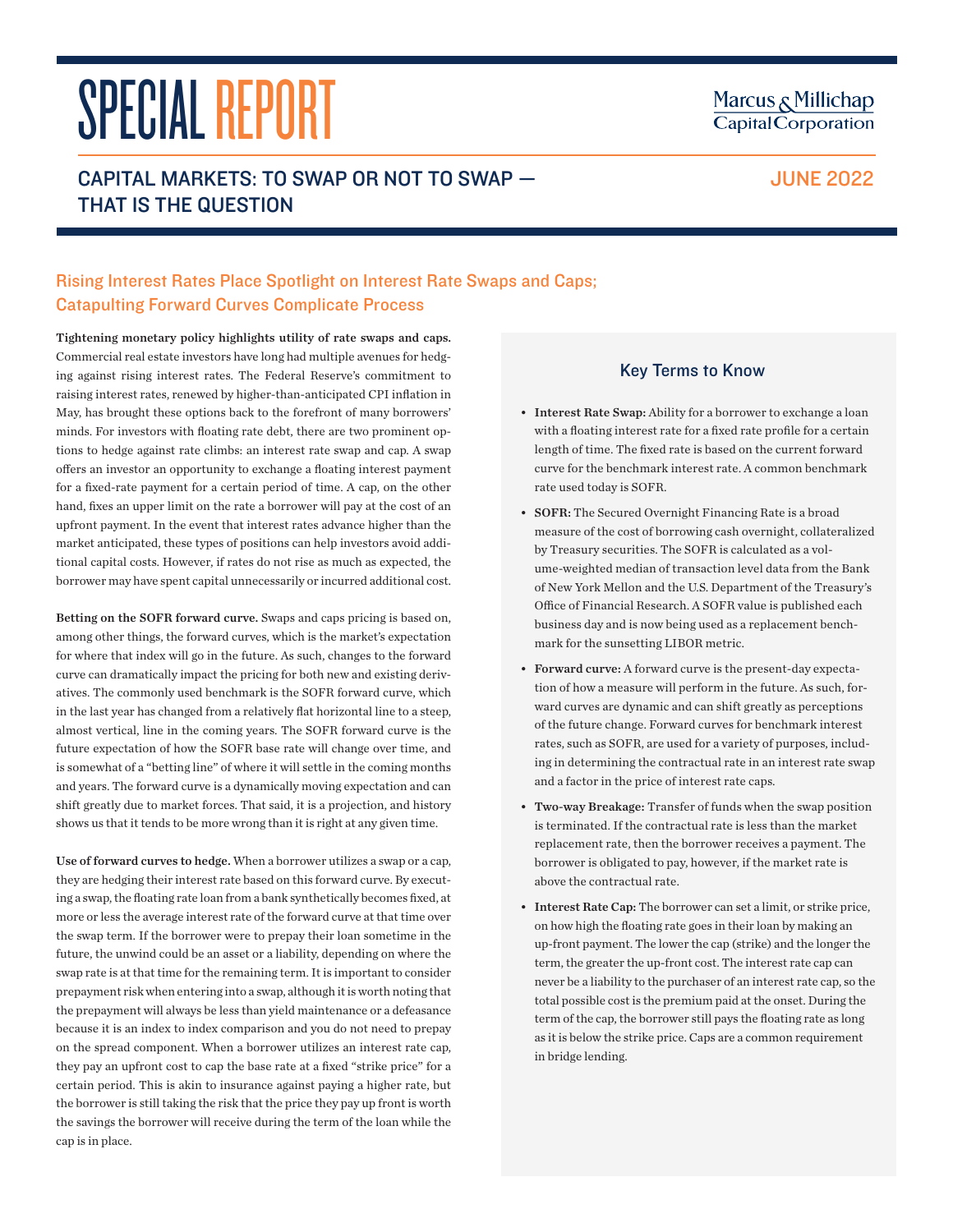## Understanding Swaps in Today's Environment

*Interest Rate*

4%

Interest rate swaps provide more options for borrowers. Unlike a straight fixed rate loan issued by some financial institutions, a swap is a borrower's choice to take a floating rate, generally more freely prepayable loan, and make it a fixed rate loan for a certain term. Typically, these terms span five, seven or 10 years. Only banks can be a counterparty in a swap transaction, so in most cases borrowers receiving debt funds or private money loans will not be able to swap their floating interest rate. Banks will increase the swap rate they offer above the fair value swap rate to account for credit risk and to add a profit margin. Unlike straight fixed rate loans, which are only utilized on stabilized properties, a swap could be utilized on a bridge loan or even construction financing, as long as a bank is the lender.

How rates perform against forward curves key to rate swap success. A risk a borrower takes on a swap is the two-way breakage. This only comes into play when the borrower does not ride out the full term of the swap and prepays their loan at a date prior to maturity. In a rising interest rate environment, the swap can be an asset to the borrower if they were to prepay, but in a falling interest rate environment, the swap could be a liability resulting in a hefty prepay penalty to the borrower. After the Great Recession, borrowers had a hard time prepaying their existing loans in 2010-2013 for just this reason. Rates had fallen so dramatically that loans that were swapped in 2004 to 2007 would have resulted in a massive breakage cost to their borrowers. The risk a borrower takes is also more complicated than deciding if rates are increasing or falling in the near term. Ultimately, the swap breakage is the difference between the SOFR forward curve on the day the borrower placed the hedge, versus the actual rate for the remaining term the day the borrower prepays. In other words, the SOFR curve at the time of prepayment determines a swap rate for the remainder of the term, and that is compared against the swap rate that is in place on the loan that is prepaid. If the rate is higher going forward than what is in place, the swap is an asset and the borrower would profit. If the rate is lower going forward than what is in place, the swap is a liability and the borrower would be subject to swap breakage prepayment penalties.

Past cycles offer insights into current swap breakage outcomes. Past periods of rapidly increasing interest rates may offer some insight into how rates will compare to their forward curves in the coming years. The chart below shows the past 20 years of data with respect to forward curve if y more freely prepay-ally more reely prepaygenerally shows that in times of rapidly increasing interest rates, the forward curve has generally undershot the actual rate increases. While there is no guarantee this will still be the case in the current environment, with persistently elevated inflation steepening the forward curve and lifting the SOFR projection above 4 percent, there is nevertheless a clear historical trend. Therefore, a swap today would be "in the money" on swap breakage. That said, a swap today results in a very high interest rate to the borrower. A five-year term loan with an interest rate of 225 basis points over the one-month term SOFR rate would still translate to an all-in swapped rate of around 6.00 percent as of June 14. The all-in floating rate as of the same date is only 3.58 percent.



*Source: Chatham Financial*



*Notes: Historical USD-LIBOR & SOFR 1-month term rates versus forward curves published at different points in time. Most recent forward curve as of June 9, 2022 Source: Chatham Financial*